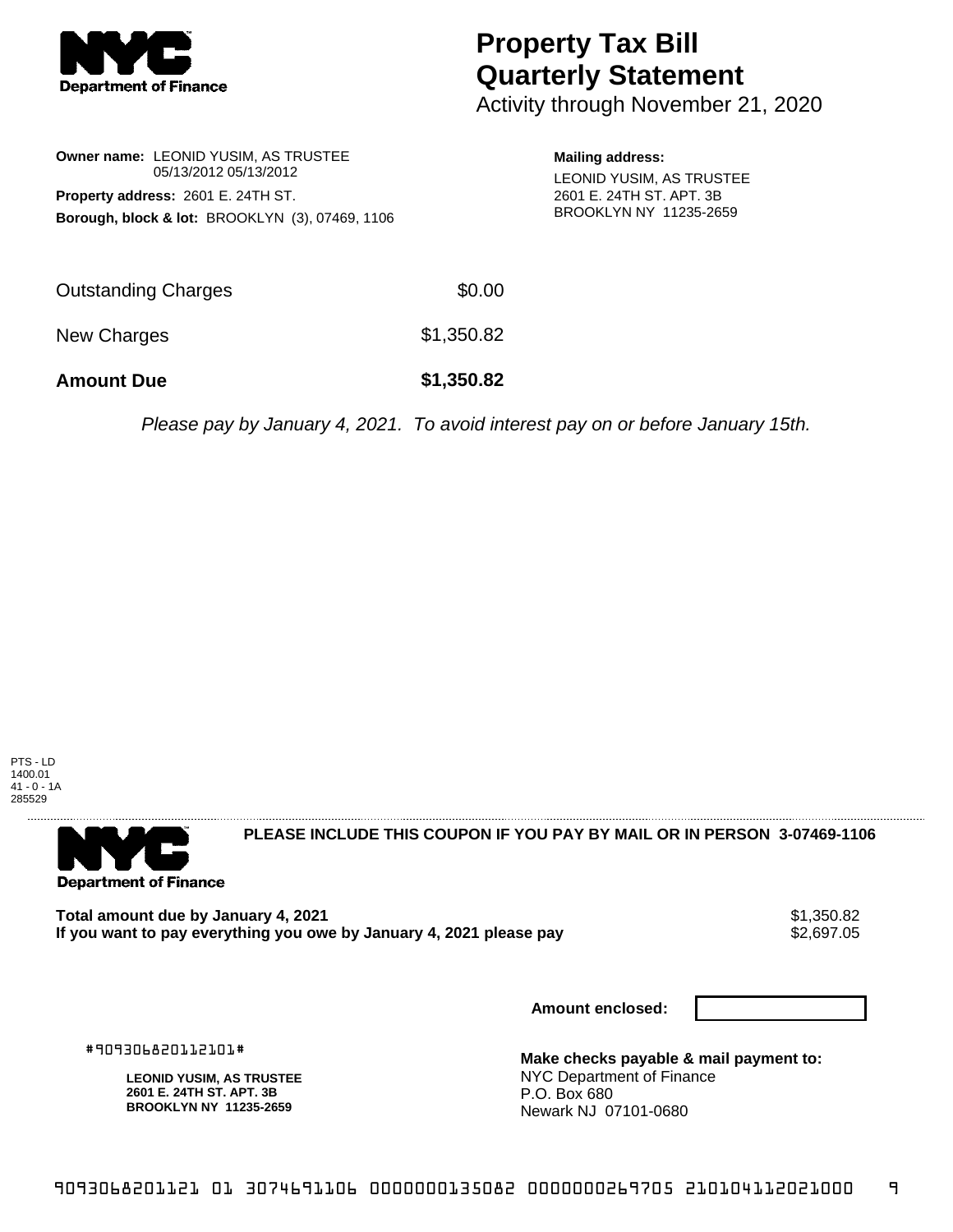

| <b>Billing Summary</b>                                                     | <b>Activity Date Due Date</b>           | Amount       |
|----------------------------------------------------------------------------|-----------------------------------------|--------------|
| Outstanding charges including interest and payments                        |                                         | \$0.00       |
| Finance-Property Tax                                                       | 01/01/2021                              | \$1,367.42   |
| <b>Adopted Tax Rate</b>                                                    |                                         | $$-16.60$    |
| <b>Total amount due</b>                                                    |                                         | \$1,350.82   |
| <b>Tax Year Charges Remaining</b>                                          | <b>Activity Date</b><br><b>Due Date</b> | Amount       |
| <b>Finance-Property Tax</b>                                                | 04/01/2021                              | \$1,367.42   |
| <b>Adopted Tax Rate</b>                                                    |                                         | $$-16.60$    |
| Total tax year charges remaining                                           |                                         | \$1,350.82   |
| If you want to pay everything you owe by January 4, 2021 please pay        |                                         | \$2,697.05   |
| If you pay everything you owe by January 4, 2021, you would save:          |                                         | \$4.59       |
| How We Calculated Your Property Tax For July 1, 2020 Through June 30, 2021 |                                         |              |
|                                                                            | Overall                                 |              |
| Tax class 1A - Condo Unit in 1-3 Story Bldg                                | <b>Tax Rate</b>                         |              |
| Original tax rate billed                                                   | 21.1670%                                |              |
| New Tax rate                                                               | 21.0450%                                |              |
| <b>Estimated Market Value \$678,762</b>                                    |                                         |              |
|                                                                            |                                         | <b>Taxes</b> |
| <b>Billable Assessed Value</b>                                             | \$27,239                                |              |
| <b>Taxable Value</b>                                                       | \$27,239 x 21.0450%                     |              |
| <b>Tax Before Abatements and STAR</b>                                      | \$5,732.48                              | \$5,732.48   |
| Basic Star - School Tax Relief                                             | $$-1,410.00$                            | $$-296.00**$ |
| Annual property tax                                                        |                                         | \$5,436.48   |
| Original property tax billed in June 2020                                  |                                         | \$5,469.68   |
| <b>Change In Property Tax Bill Based On New Tax Rate</b>                   |                                         | $$-33.20$    |

Please call 311 to speak to a representative to make a property tax payment by telephone.

## **Home banking payment instructions:**

- 1. **Log** into your bank or online bill pay website.
- 2. **Add** the new payee: NYC DOF Property Tax. Enter your account number, which is your boro, block and lot, as it appears here: 3-07469-1106 . You may also need to enter the address for the Department of Finance. The address is P.O. Box 680, Newark NJ 07101-0680.
- 3. **Schedule** your online payment using your checking or savings account.

## **Did Your Mailing Address Change?**

If so, please visit us at **nyc.gov/changemailingaddress** or call **311.**

When you provide a check as payment, you authorize us either to use information from your check to make a one-time electronic fund transfer from your account or to process the payment as a check transaction.